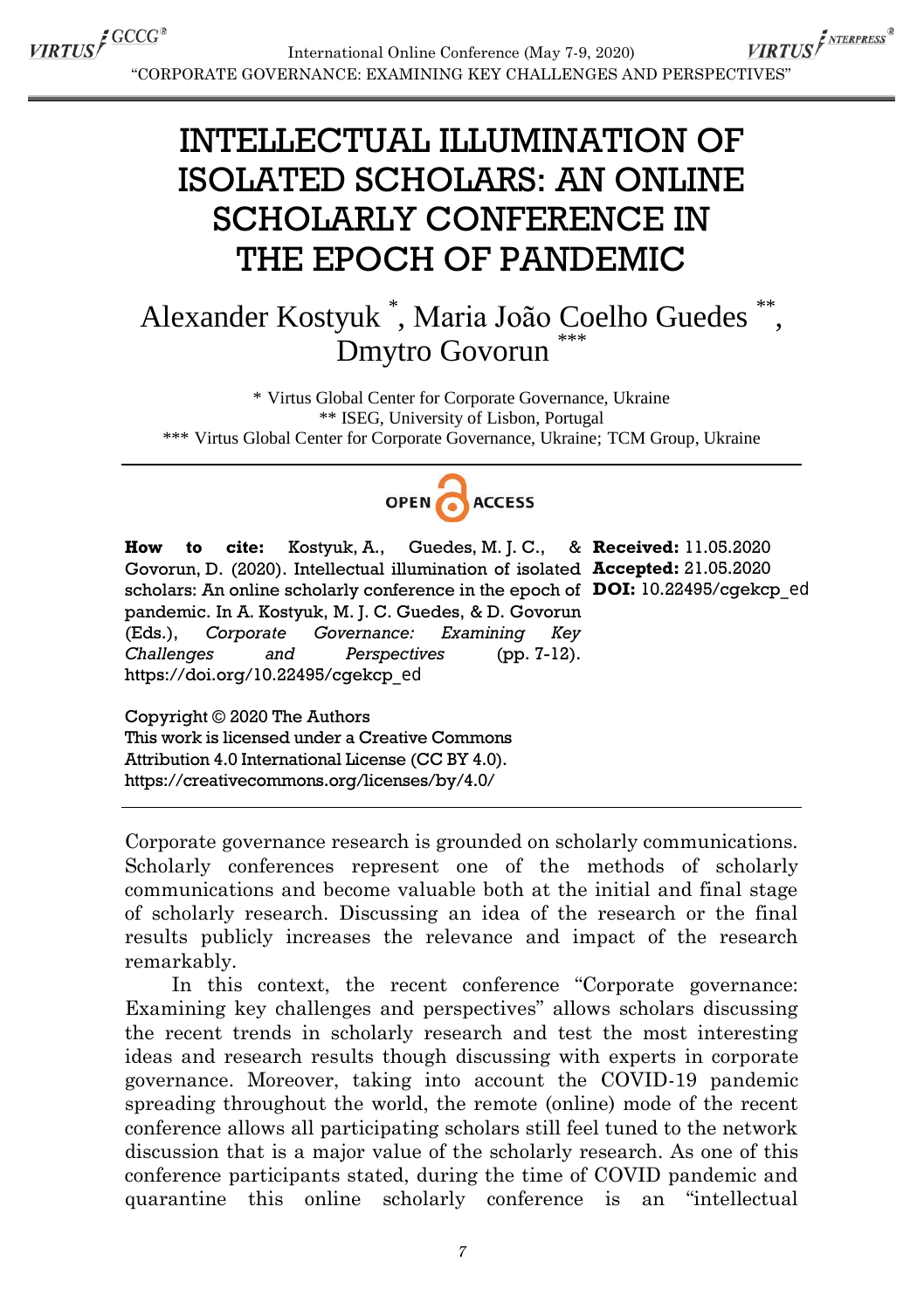VIRTUS<sup>F NTERPRESS®</sup> International Online Conference (May 7-9, 2020) "CORPORATE GOVERNANCE: EXAMINING KEY CHALLENGES AND PERSPECTIVES"

illumination" allowing the scholarly networks to overcome isolation.

Recently, we had 32 accepted full-text or extended abstracts co-authored by scholars from more than 20 countries of the world. It is a great success for our conference because this is a proof that the world pandemic will not destruct scholarly communications.

Authors of the papers considered both traditional issues of corporate governance and those that are challenging recently. The most popular issues of corporate governance presented and discussed by the conference participants are below.

The nature of the state ownership and family ownership has been considered by the conference participants and contributed to the previous research by Kostyuk, Mozghovyi, and Govorun (2018); Peruffo, Oriani, and Perri (2014); Arouri, Hossain, and Muttakin (2011); Zeitun (2009); Barako and Tower (2007); Carvalhal da Silva and Câmara Leal (2006).

Board of directors as a classical issue of corporate governance research has been considered by the conference participants from various insights, such as board leadership, director turnover, board independence, board committees, gender diversity, CEO compensation and CEO turnover. Altogether the participating scholars contributed to the papers published before by Masmoudi and Makni (2020); Sun (2018); Abdullatif, Ghanayem, Ahmad-Amin, Al-Shelleh, and Sharaiha (2015); Al-Mamun, Yasser, Rahman, Wickramasinghe, and Nathan (2014); Liu, Harris, and Omar (2013); Guerra, Fischmann, and Machado Filho (2008); Davidson and Rowe (2004).

Based on the previous research by Al Fadli (2020); Drogalas and Siopi (2017); Wadesango, Tasa, Wadesango, and Milondzo (2016), scholars participating in the conference introduced the interesting ideas in the field of accounting and auditing. Corporate tax issues, family firm specifics and internal audit in the cross-country context have been successfully explored by the scholars.

Online conference forum lasted for three days from May 7 to May 9, 2020. More than 50 scholars from more than 20 countries of the world and all continents took an active part in the conference forum discussions and provided more than 450 comments related to the conference presentations. These comments are very valuable both for the authors of the presentations and other scholars with a research expertise in corporate governance, accounting and finance.

*Maria Guedes* highlighted the recent trend in gender research related to the board of directors: "The board configuration is still quite static. The typical board has not changed that much, only in the aftermath of gender quotas. We have seen an increase in the number of women, but mainly to NED positions. Women are still not getting to the decision positions, to exec positions and boards are still not open to other nationalities or even qualifications. For example, what if the board had more medical doctors could we have foreseen this sanitary crisis? We need to rethink what we expect from boards, at least the advisory boards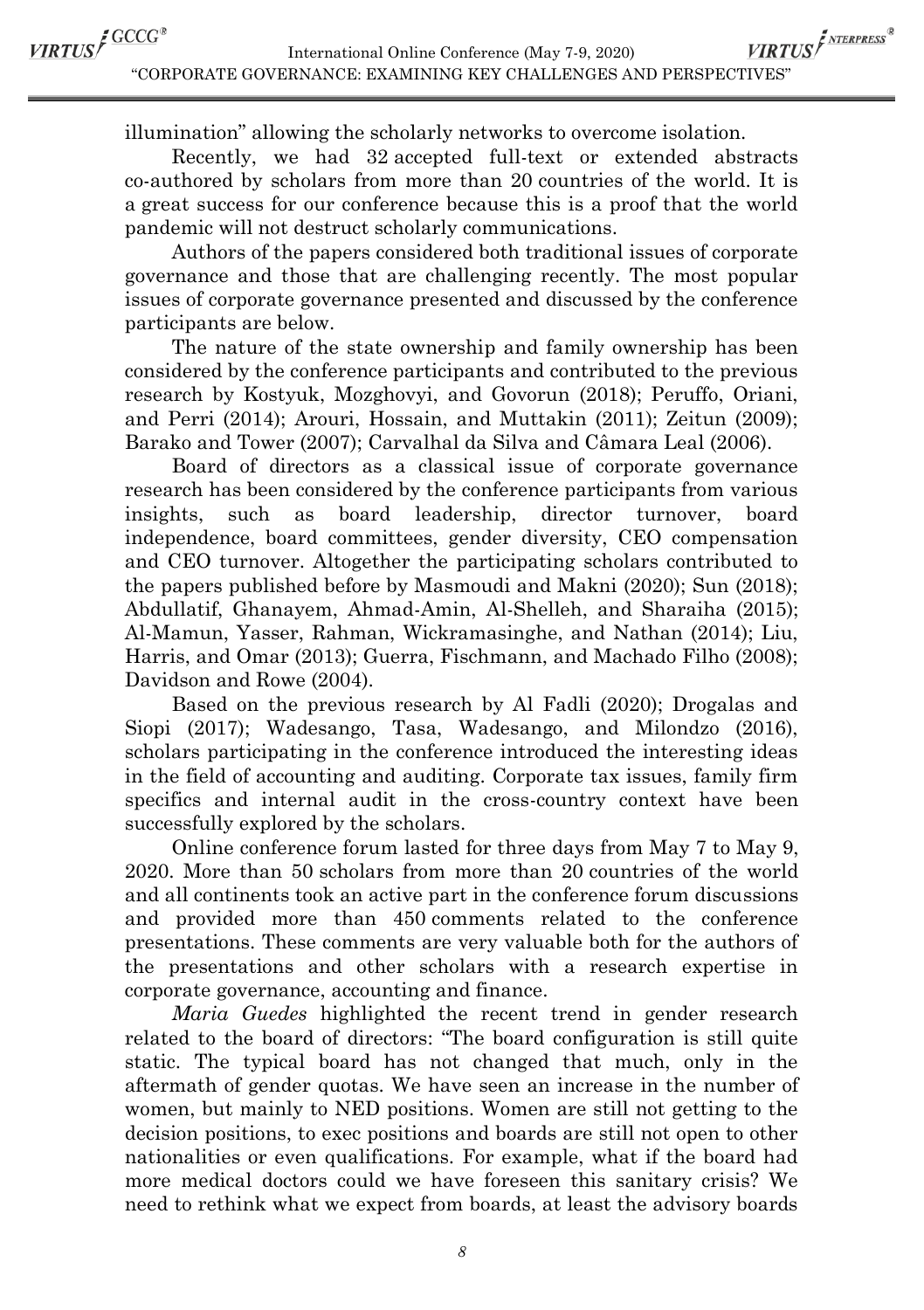VIRTUS<sup>F NTERPRESS®</sup> International Online Conference (May 7-9, 2020) "CORPORATE GOVERNANCE: EXAMINING KEY CHALLENGES AND PERSPECTIVES"

that need to be more diverse".

*Alex Kostyuk* issued a more accurate vision toward the research of the board of directors: "My idea is that probably we, researchers, need to start finally divide your research for "executive directors" and "non-executive directors" from the point of view of different criteria of their selection and functions they perform on the Board (in practice)… NEDs are products of networks. Executive directors are the products of the profession and recently achieved performance….This is the major question, that is still missed in the scholarly research worldwide. We got used to divide the board for NEDs and EDs. It is too simple now. Challenges are very strong for CG worldwide. So, we need to get inside of the board issue and start configuring the board dividing even the board molecules (its groups, like NEDs) for atoms (with executive experience and NEDs without this experience). This sort, so called "board atomic level" research is a future of CG research for the next decade at least".

*Iliana Haro* discovered a very interesting issue about the board of directors dynamics and structure: "Great discussion!! So now we have come to the eternal question of why do organizations keep appointing ED from outside the industry? It is said that because it is the best business practice and that it brings fresh air to the company, but are best practices the best practice?". Later, *Iliana* addressed a resulting comment in the board issue: "We need to clarify our discourse: are we "fighting" for gender equality just for the sake of gender presence, or are we aiming for talent in the benefit of the organizations and their stakeholders not only the shareholders' interests? I think the case here is not how many women are on the board, as far as the board, its committees and any other bodies are integrated by the talent they need".

*Dmitriy Govorun* outlined a much promising question related to the board research agenda: "Which combination (or order) among researched gender equality, masculinity, education and happiness should countries/policymakers focus on when reaching higher performance in terms of more presence of women on boards?"

*Dilvin Taşkın* resulted with a large portion of comments with an excellent statement: "I think the reason that we do not find a direct relationship between financing and gender may be due to the fact that in many countries the percentage of women in the boards is still very low".

*Vikash Ramiah* commented with a recently important idea: "I must add the behavioral literature that argues females tend to be less risk averse than males. Hence in economic conditions becomes a factor whereby females will deliver best in crisis period as they are better with risk management".

*Dean Blomson* commented in an excellent manner regarding the board diversity and skills: "Appropriate knowledge, skills and experience are vital. But if you want to ensure the oversight of decisions is effective you need independent thinkers who have the ability to bring different lenses/vantage points to bear. Gender diversity is a noble cause – no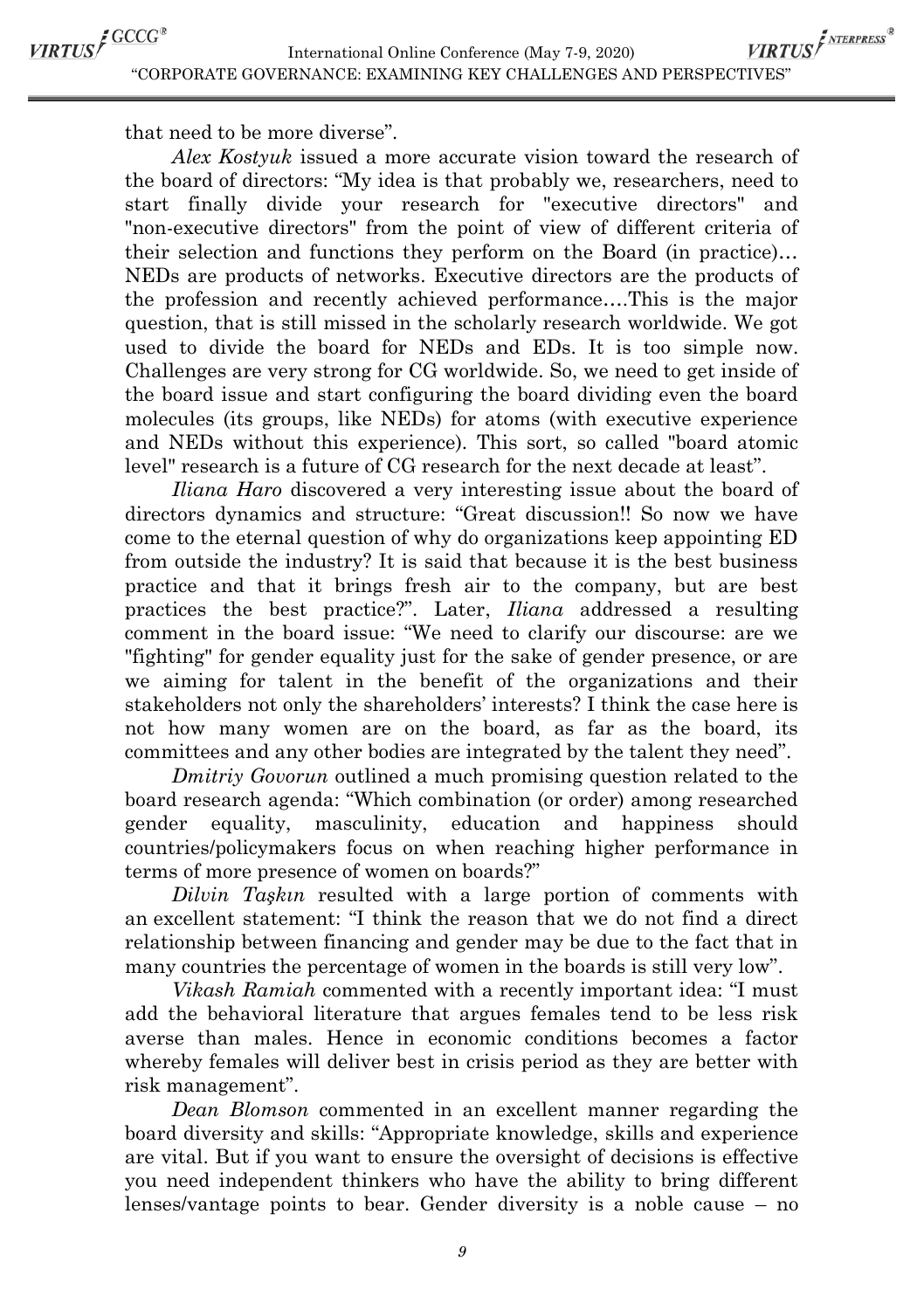VIRTUS<sup>F NTERPRESS®</sup> International Online Conference (May 7-9, 2020) "CORPORATE GOVERNANCE: EXAMINING KEY CHALLENGES AND PERSPECTIVES"

doubt – but that is a side issue when it comes to having a board that is able to think critically, divergently and in a challenging way. Those skills exist independently of gender, race, culture, religion. Let's not just zero in on gender diversity because it feels right, and it's easier to measure than cognitive diversity".

*José Campino* commented with an interesting idea: "Concerning the board, we have been verifying that although there are traditional board positions there are also so many others which we consider as innovative. Besides, the board might not have the traditional composition and strict division of roles and hierarchy".

*Pedro Água*, participating in the conference forum, answered about a dilemma of the board structure and leadership: "In our perspective, the world has got too much of "compliance structures", as it could solve the problems. We shall recall that most of the big corporate scandals happened in the presence of codes & regulations. Compliance codes and regulations ensure the "minimums", but it´s "phronesis" and ethics that aspire to the maximums and organization can perform".

*Brian Bolton* stated about the family firm governance: "The family firm dynamic is unique and introduces relationships among leaders and shareholders that we may not see at non-family firms (even if the CEO is not a family member, she has likely been hired and approved by family members, thus conferring some type of legitimacy)". Later, *Brian* perfectly concluded about the market for directors: "There was a time during the late 2000s when firms were moving away from entrenched directors, bringing in more new and younger directors (in part to comply with new independence rules). That movement has slowed, and I do think we're seeing longer tenures with both CEOs and directors. We can (and should) dig into these trends and see what the implications are".

*Karen Hogan* linked her solid comment to the results of her research: "The lack of historical demand for a market in cyber insurance in the foreign countries when it existed in the US markets suggests that the breaches which were occurring in those countries were not from a cost/benefit analysis significant to require a transfer of the risk. As we have increased the regulations of the companies I believe this will change and I am curious to see if these new return patterns move closer to those seen in the US markets.

*Shab Hundal* came with a comment about the busy directors and innovations: "Firms having busy directors invest lesser in the intangible assets, arguable because busy directors do not have time and patience to understand the role and relevance R&D and other innovation activities as they can be engaged in maximizing their 'personal' utility function".

*Lucrezia Fattobene* fixed an outlook for corporate governance research in Italy: "I think Italy is an ideal setting to study CEO duality because of the weak legal protection of creditors and shareholders, very poor law enforcement, high ownership concentration, and high presence of pyramidal groups".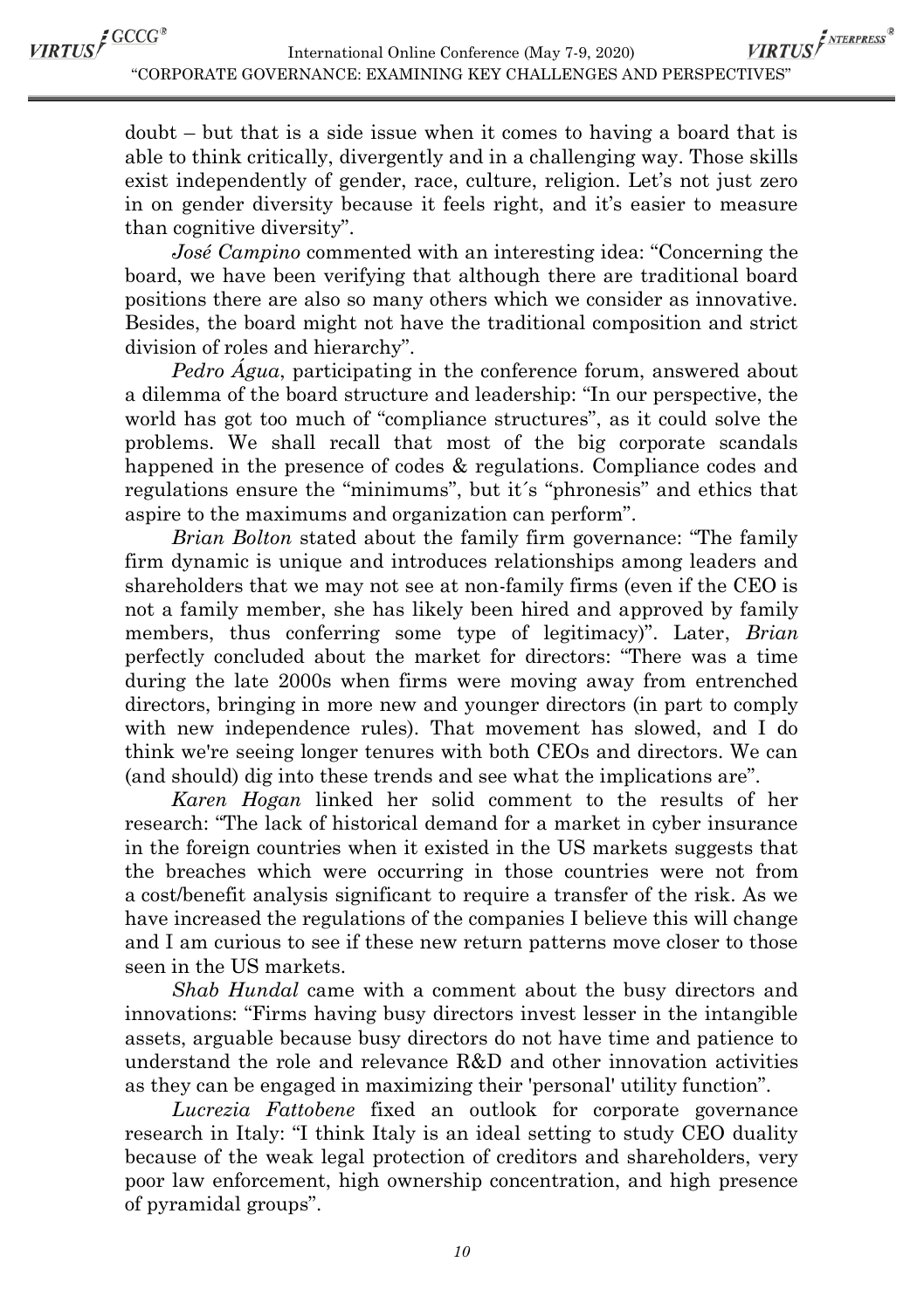VIRTUS<sup>E GCCG®</sup>

VIRTUS<sup>F NTERPRESS®</sup> International Online Conference (May 7-9, 2020) "CORPORATE GOVERNANCE: EXAMINING KEY CHALLENGES AND PERSPECTIVES"

In this book we collected all comments provided by the participants during the conference forum discussion that adds more value to the conference outcomes.

This online conference has several innovative outcomes. First, the structure of this book of the conference proceedings is very innovative because it contains not only the materials of the presenters at the conference. We have enriched this book with the full list of comments generated by the conference participants during the forum and divided all these comments by each paper presented at the conference. All the comments are authored in a proper manner.

Second, we have prepared the set of interesting infographics providing very useful analytics about the conference forum. You will find there "Conference forum comments authorship – geographical representation", "Conference forum comments – topics discussed", "Conference forum comments – top-10 most discussed presentations", "Conference forum comments – top most commenting discussants", etc. This sort of analytics will provide a clear vision of the conference forum content and dynamics, very interesting for scholars.

Finally, we sum our Editorial up with a wise phrase based on the idea of Max Alberto Galarza Hernandez, one of the conference forum participants. "*Intellectual illumination of isolated scholars*" – this is the main motto of our online corporate governance conference getting through the issues like pandemic and quarantine. Scholars can be isolated but their intellect cannot!

## **REFERENCES**

- 1. Abdullatif, M., Ghanayem, H., Ahmad-Amin, R., Al-Shelleh, S., & Sharaiha, L. (2015). The performance of audit committees in Jordanian public listed companies. *Corporate Ownership & Control, 13*(1-10), 1122- 1133. http://doi.org/10.22495/cocv13i1c10p1
- 2. Al Fadli, A. (2020). Corporate board and CSR reporting: Before and after analysis of JCGC 2009. *Corporate Governance and Sustainability Review, 4*(1), 21-32. https://doi.org/10.22495/cgsrv4i1p2
- 3. Al-Mamun, A., Yasser, Q. R., Rahman, M. A., Wickramasinghe, A., & Nathan, T. M. (2014). Relationship between audit committee characteristics, external auditors and economic value added (EVA) of public listed firms in Malaysia. *Corporate Ownership & Control, 12*(1-9), 899-910. http://doi.org/10.22495/cocv12i1c9p12
- 4. Arouri, H., Hossain, M., & Muttakin, M. B. (2011). Ownership structure, corporate governance and bank performance: Evidence from GCC countries. *Corporate Ownership & Control, 8*(4-3), 365-372. http://doi.org/10.22495/cocv8i4c3art5
- 5. Barako, D. G., & Tower, G. (2007). Corporate governance and bank performance: Does ownership matter? Evidence from the Kenyan banking sector. *Corporate Ownership & Control, 4*(2), 133-144. http://doi.org/10.22495/cocv4i2p13